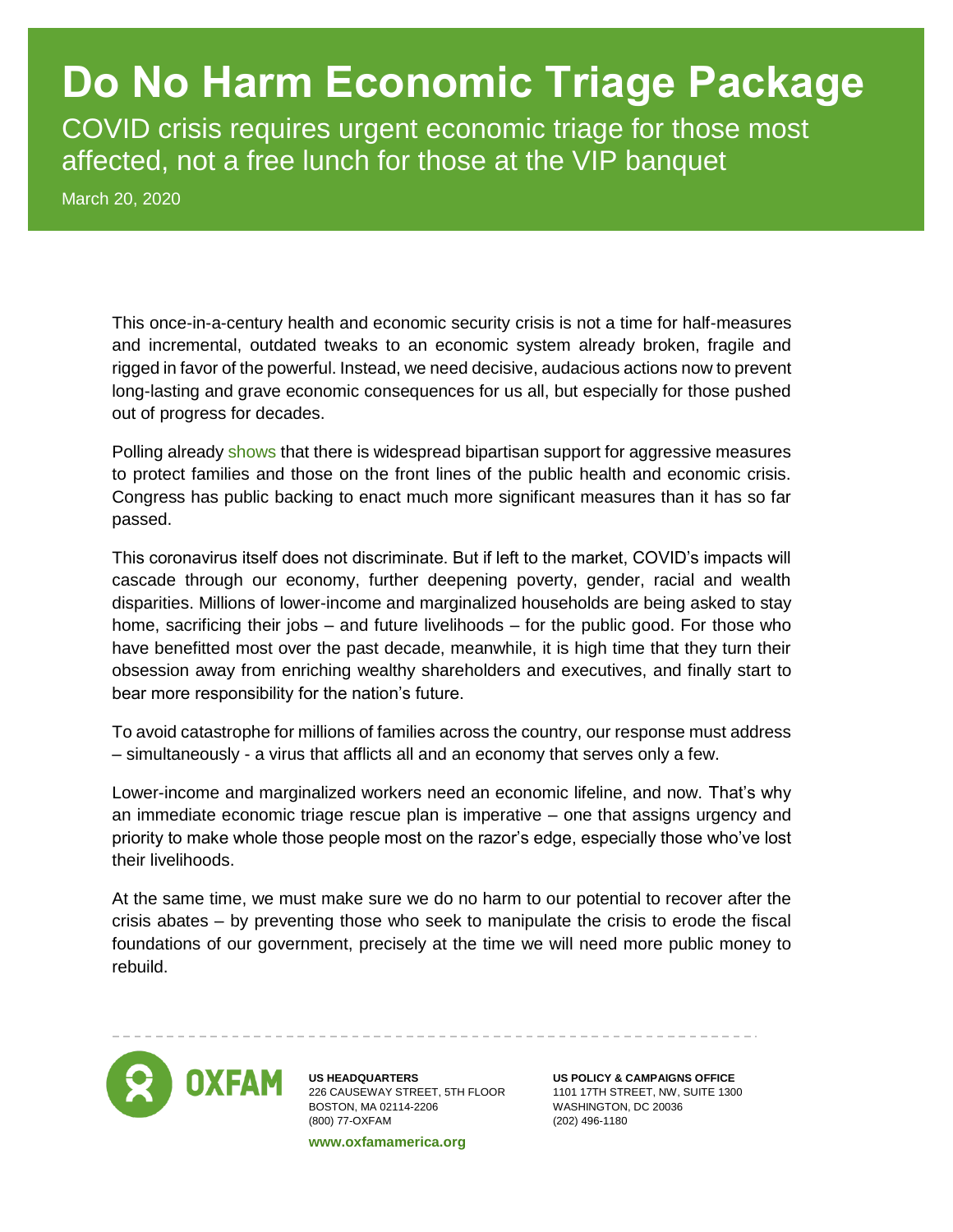As Congress feverishly negotiates its 3rd economic rescue plan, here are some elements of what a 'do no harm' economic triage plan might look like.

#### **PROTECT WORKING PEOPLE, PARTICULARLY WOMEN, WHO ARE BEING HIT THE HARDEST**

Payroll tax cuts, or simply suspending people's tax payments are ineffective for those who really need relief, regressive and potentially bankrupting Social Security and other programs in the near future. Instead, meeting this moment urgently demands:

- Cash payments to all individuals in the US, no matter their immigration status. There must be quick, sizeable and frequent enough to allow people to weather this storm over the coming months.
- Recurring boosts to proven anti-poverty programs which support those who most need it, especially Medicaid, Social Security, SSI, WIC and SNAP.
- Paid sick and family leave fully guaranteed to all.
- Unemployment insurance benefits increased to be closer to a full paycheck, and expanded to the self-employed.
- Fiscal relief to states, counties and cities which are bearing the brunt of this crisis.

Women are on the frontline of this crisis. The economic rescue package should set them forward, not back.

- Direct cash payments are much more effective and equalizing if sent to individuals, not households. Cash transfers to households often go to the highest earner--usually men. International experience tells us that this can exacerbate intra-household gender inequalities, including a rise in domestic gender-based and intimate partner violence. Instead, we should focus on building women's economic security and autonomy, especially now.
- In times of crisis, domestic violence spikes; the social isolation and stress in this crisis heighten dangers to women and children. We must invest right now in emergency shelters.

#### **NO BLANK CHECKS TO BIG BUSINESS, BUT A LIFELINE SUPPORT TO SMALLER COMPANIES AND WORKERS OF ALL KINDS**

Some businesses require immediate support to stay afloat—to everyone's benefits over the longer-term. An economic triage rescue plan would prioritize support to small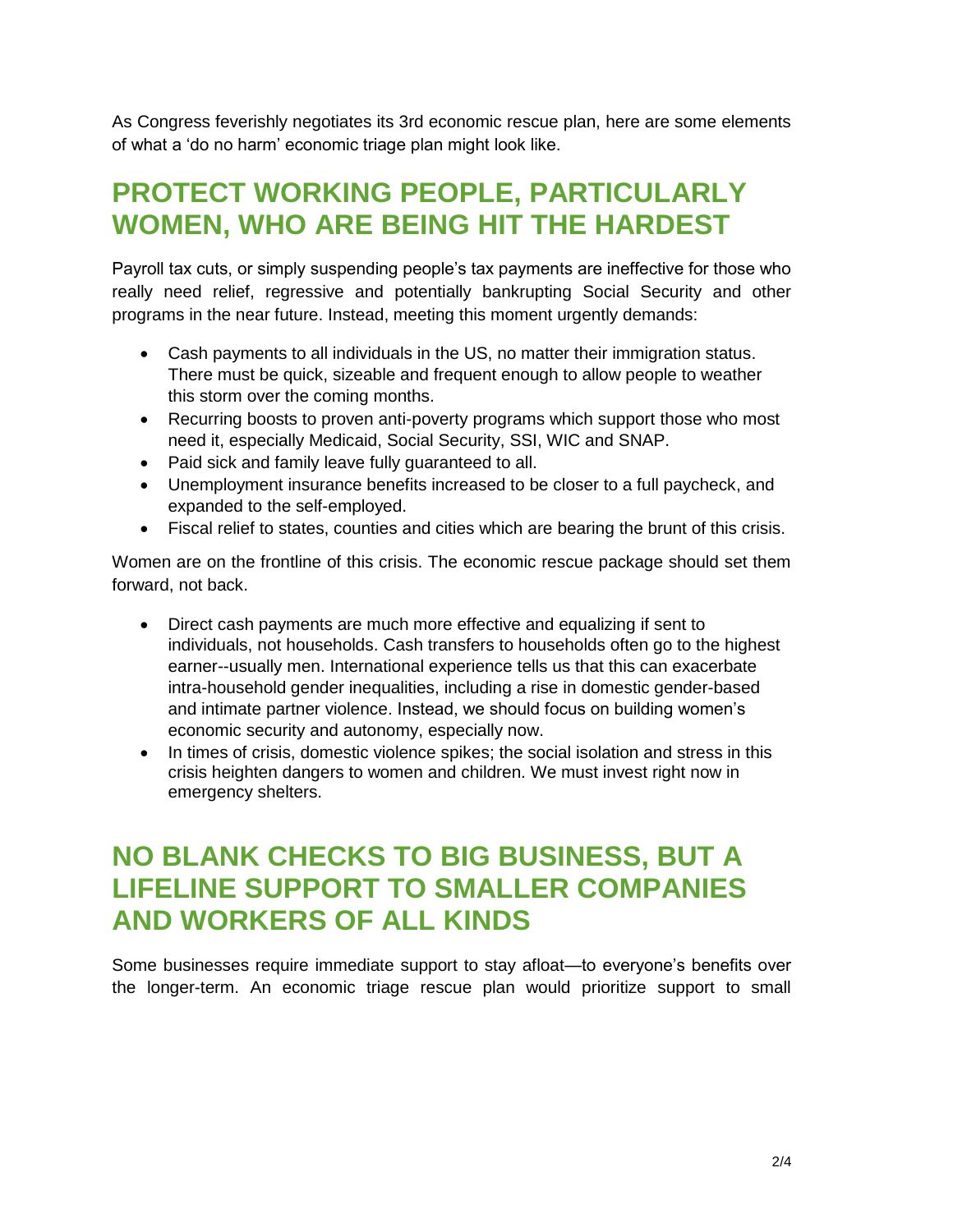businesses on the edge, not the country's most powerful multinational companies that have been flush with cash for over a decade (even buying back their own stock).

Big business idolizes the free market: so it's time they rely on it to borrow what they need at rock-bottom rates, rather than ask for hand-outs from the rest of us.

- This is *not* a time for bailouts, or corporate tax cuts, for big business.
- This is certainly not a time to re-write tax policy to the benefit of the wealthy and endanger crucial resources we will need in the long term. In particular, we oppose slippery-slope [proposals](https://bit.ly/2UoPXa9) to 'suspend' important international provisions in the Tax Cuts and Jobs Act which aim to ensure global companies pay their fair share.

If it proves necessary for the public good to offer government assistance to certain sectors, there must be clear protections for the public and for workers (as we learned from the recovery efforts to the 2008 economic crisis). Blank checks defy logic and erode public trust in a time we need it most.

*To protect workers*, we [agree](https://www.americanprogress.org/issues/economy/news/2020/03/18/481945/industry-firm-bailouts-amid-coronavirus-pandemic/) that assistance to corporations should be conditioned on absolutely forbidding recipients from:

- reducing payrolls
- violating existing collective bargaining agreements
- demanding wage or benefit concessions from their workers
- outsourcing additional work
- increasing workloads during the term of any financial aid, and
- companies must agree to a \$15 minimum wage for all employees once the crisis has passed.

These conditions should be honored - whether or not the firm files for bankruptcy.

*To protect the public and the broader economy*, any sectoral assistance should be explicitly time-limited and subject to certain conditions, including especially:

- prohibiting open-market share buybacks
- freezing executive bonuses
- placing at least one truly-representative worker on the Board
- requiring Board approval for all sizeable political lobbying expenditures
- government receives equity stakes so that taxpayers, not just wealthy investors, benefit from the upside during recovery
- country-by-country tax reporting.

None of these steps pose immediate costs to companies and are a prerequisite to guarantee that public money is channeled toward public good during this recuse and recovery.